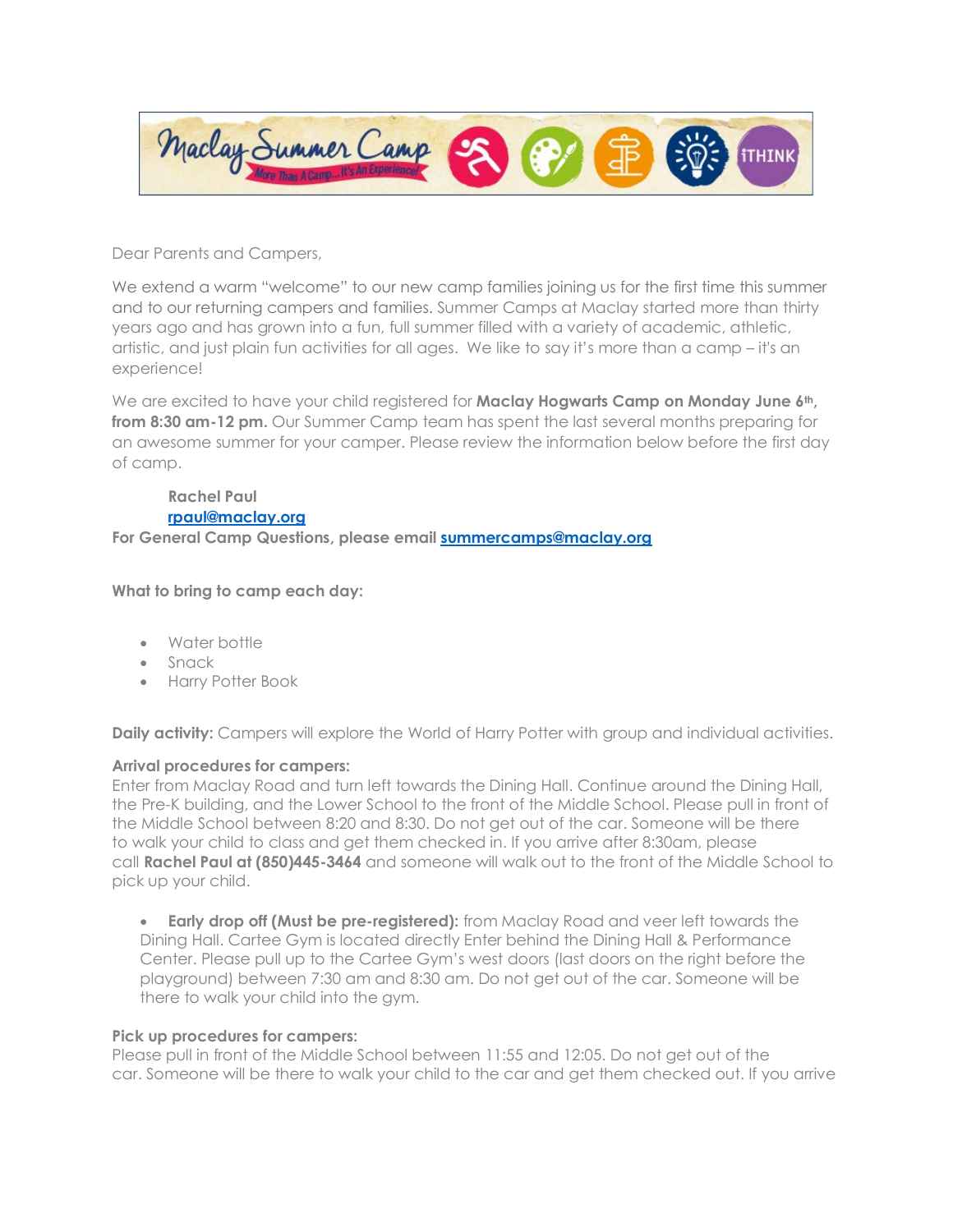early, call **Rachel Paul at (850) 445-3464** and someone will walk your child to you. Make sure you know your family's PIN (4 digit number) to pick up the camper.

## **Those Joining Afternoons with Lee (pre-registered only):**

Your child will be transferred over to the lunchroom to meet Lee's group. Lunch will be provided (see below).

**Lunch:** Lunch is included for campers in the Dining Hall. Monday: Chicken Nuggets Tuesday: Cheese Pizza Wednesday: Hamburgers and/or Hot Dogs Thursday: Cheese pizza Friday: Turkey subs

**The daily schedule is subject to change, but the tentative schedule is below:**

- **Monday: Stay and play in Dining Hall**
- **TUESDAY: Movie in Langford Hall**
- **WEDNESDAY: District 850:**
	- We are so excited to add this field trip! We will bowl for an hour (rental shoes included- bring your socks!) and then have an unlimited game card to play our hearts out (with no prize redemption). Because there will be no prize redemption, you will not need to send in any money for this trip. Everything is included!
- **THURSDAY: Skating**
	- Admission & skate rental are included. Your child may either choose to skate **OR** do the indoor playground. If your child wants to do both, they need to bring an additional \$4. The Skate Mate rental is \$6. **Do not forget your socks!** You will need them for skating and the indoor playground. **ALSO: Thirsty Thursdays with Kona Ice! They have snow cones from \$2-5.**
- **FRIDAY***:*
	- Swimming at the pool: Kids will be given a swim test and a lifeguard will be present

**After Care**: (pre-registered only) Please pull up to the Dining Hall's east doors (facing the grass parking lot) between 5:00 pm and 5:30 pm. Do not get out of the car. Someone will be there to radio for your child to be escorted out to your vehicle. If you arrive before 5:00 pm, please call 850-894 –0908. Make sure you know your family's PIN (4 digit number) to pick up the camper.

## **Camp safety:**

Maclay has a registered nurse on campus to help support the safety and wellness of our campers. All campers must sign a waiver, produce immunization records, and follow our safety protocols. Before arrival to camp each morning, please screen your child for presence of acute illness symptoms. Any camper with symptoms present will be asked to stay home until symptoms have resolved (without the use of medication) for at least 24 hours. As always, seek medical attention and testing when appropriate.